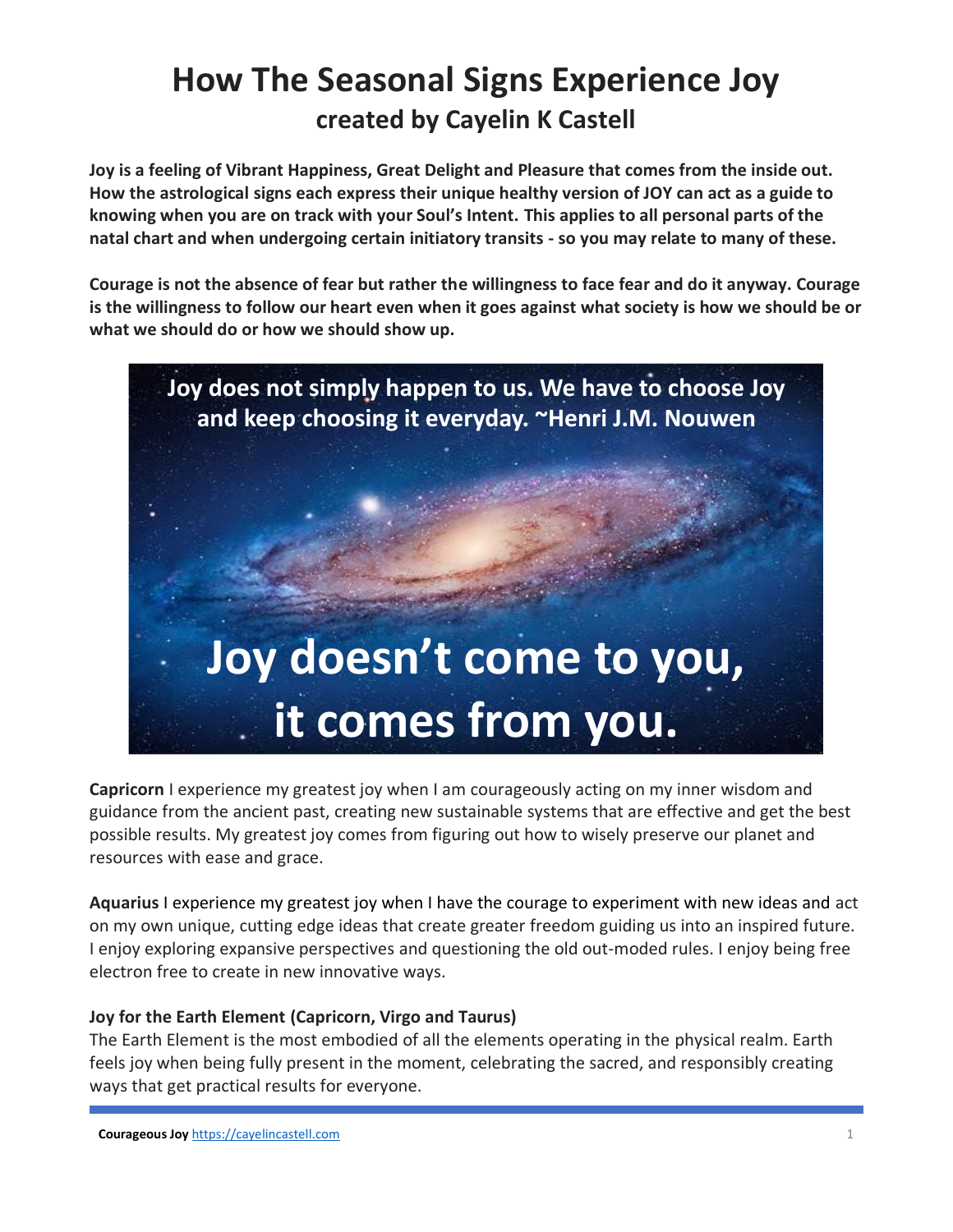**Capricorn** I experience my greatest joy when I am courageously acting on my inner wisdom and guidance from the past, creating new sustainable systems that are effective and get the best possible results. My greatest joy comes from figuring out how to wisely preserve our planet and resources with ease and grace.

**Virgo** I experience my greatest joy when I am living my sacred purpose. I enjoy discovering new ways to do my sacred work, creating sacred space and reveling in the joy of sacred service as its own reward.

**Taurus** I experience my greatest joy when embracing the pleasure of life. I know what is good. I know what is beautiful. I love and enjoy deep intimacy savoring each moment for as long as possible. I joyously receive - with gratitude - the many gifts life has to offer.

### **Joy for the Air Element (Aquarius, Gemini, Libra)**

The Air Element operates in the mental realm**.** Air feels joy when creatively using the mind to discover new perspectives, insights and ahas.

**Aquarius** I experience my greatest joy when I have the courage to experiment with new ideas and act on my own unique, cutting edge ideas that create greater freedom. I enjoy exploring expansive perspectives and questioning the old rules. I enjoy being free electron.

**Gemini** I experience my greatest joy when I have the courage to be creative, including entertaining ways of telling new stories that expand perception through humor, word play, laughter, spontaneity and fun.

**Libra** I experience my greatest joy when I have the courage to embrace the gifts of co-creative relationships. I enjoy recognizing the immense joy possible in accomplishing far more working together than going it alone.

### **Joy for the Water Element**

**Pisces** I experience my greatest joy when I have the courage to seek ecstatic, mystical union in compassionate service to the divine. I enjoy being an empath creating safe space for you to be who you are, where you are. I am a visionary dreamer - dreaming a New Earth joyously based in love for all beings everywhere.

**Cancer** I experience my greatest joy when I have the courage to create safe nurturing space for myself, my family, my tribe and my community.

**Scorpio** I experience my greatest joy when I have the courage to feel ALL my feelings, even the messy ones, releasing any stuck energy so passionate, alive, life force energy can flow freely through me.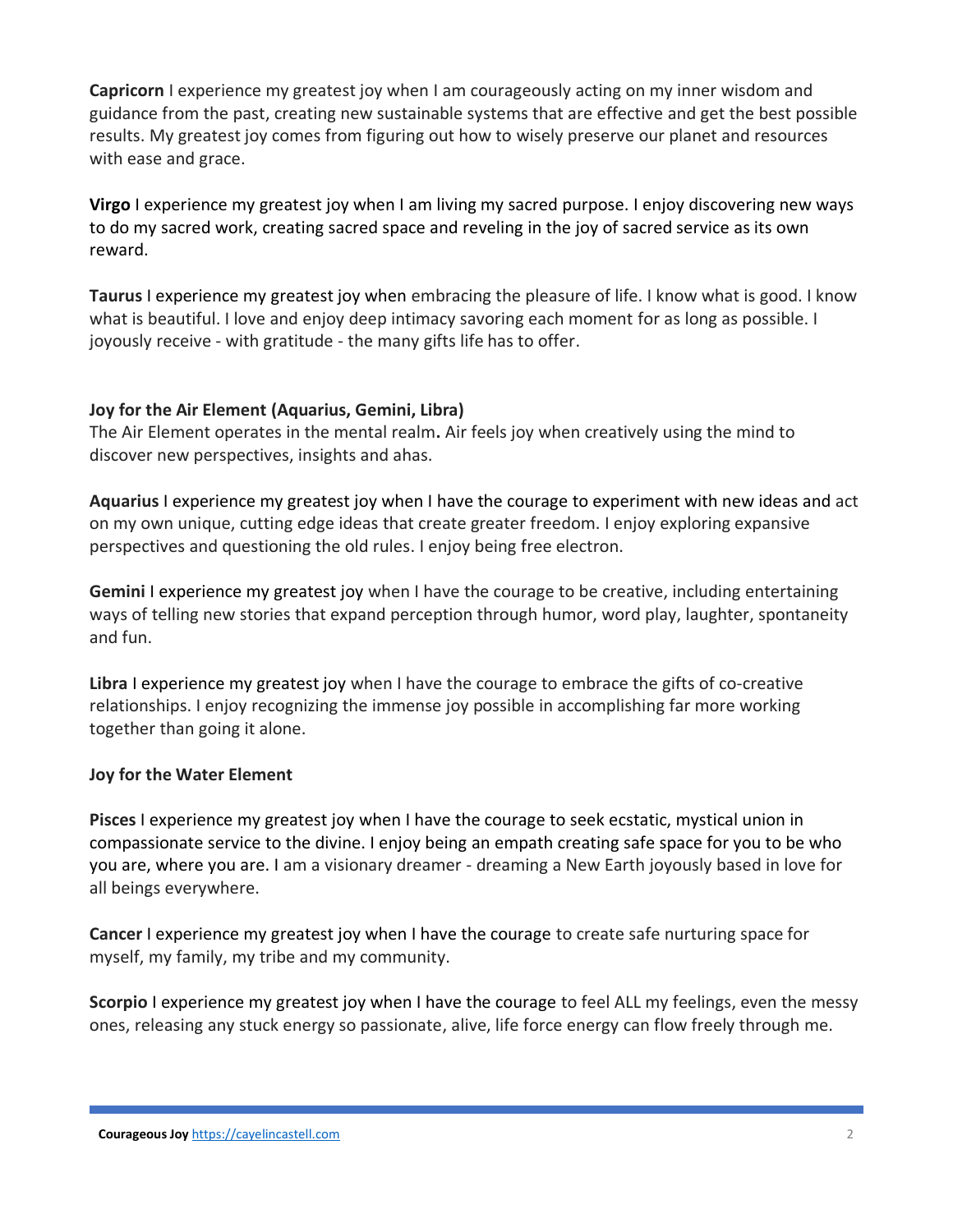#### **Joy for the Fire Element**

Fire experiences Joy when shining brightly and acting on its own unique inspiration.

**Leo** I experience my greatest joy when I have the courage to cultivate and embrace a healthy sense of Self, Self-Acceptance, Self-Approval and Self Respect and when I am saying YES to me and what brings me joy.

**Sagittarius** I experience my greatest joy when I have the courage to follow my own unique spiritual path expanding my sense of what is possible and embracing my journey while being present for each step of the way especially when there are detours as I know each step reveals a deeper truth.

**Aries** I experience my greatest joy when I have the courage to commit to and further a noble cause I truly believe supports greater justice for all while also adding great benefit to the greater good.

## **Notes on Joy**

Joy is a consistent internal state that occurs naturally when you are at peace with who you are on the inside. Joy is not dependent on external circumstances, like how others treat you, what kind of day you are having, what the weather is like, what is going on with your family or job.

It is possible to cultivate joy by imaging it, thinking about it, pretending you are experiencing it, remembering and reveling in fun, pleasurable experiences that included a sense of delight and ecstatic celebration.

When we remember joyful experiences, the body gets all the feel good hormones reactivated and that helps to cultivate more joy! This can include remembering moments or pausing to notice when you are experiencing moments of joy while in nature, listening to music, being kind, experiencing kindness from others, having fun, feeling gratitude, spending fun time with loved ones.

How does it feel in your body? Remember Joy is available to us when we imagine it, think about it, and welcome it.

It might help to write down three to five things you are grateful for (or that felt good) each day. Studies show this kind of practice focuses your attention in ways that increase your sense of joy.

Matthieu Ricard, PhD, a geneticist and Buddhist monk offers this suggestion:

"The basic way to intervene [when a troubling thought arises is to use a technique] called 'staring back.' When a thought arises, [instead of reacting] we need to watch it and look back at its source. . .As we stare at it, it's apparent solidity begins to melt away, and that thought will vanish without giving birth to a chain of thoughts.

The point is not to try and block the arising of thoughts  $-$  this is not possible anyway  $-$  but not to let them invade our mind. We need to do this again and again because we are not used